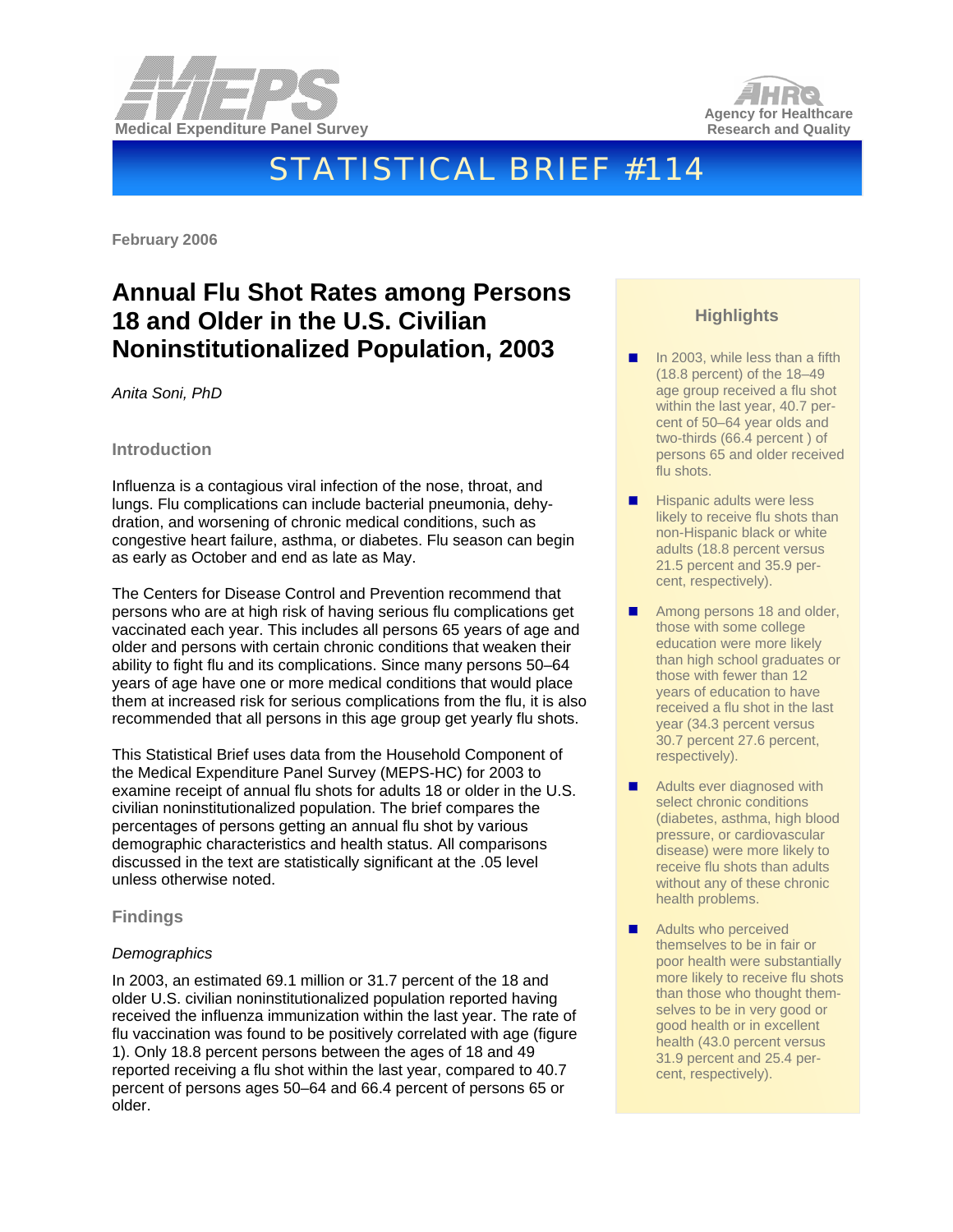Hispanic or Latino adults were less likely than non-Hispanic blacks or whites to have received a flu shot within the last year (18.8 percent versus 21.5 percent and 35.9 percent, respectively) (figure 2).

Annual flu immunization rates were found to be strongly correlated with level of educational attainment. Adults having at least some college education were much more likely than their less-educated counterparts who only completed high school or had fewer than 12 years of education to have obtained a flu vaccination in the last 12 months (34.3 percent versus 30.7 percent and 27.6 percent, respectively) (figure 3).

Women were somewhat more likely than men to have received a flu shot within the last year (34.9 percent versus 28.3 percent) (estimates not shown).

#### *Health status and insurance*

Adults who have ever been diagnosed with diabetes, asthma, high blood pressure, or cardiovascular disease were more likely to have received a flu shot in the last year than those not having any of those conditions (figure 4). Among persons with none of the listed chronic conditions, 23.3 percent received the flu shot within the last year, as compared to 49.3 percent of adults having one or more of the chronic conditions. Specifically, among persons with diabetes and cardiovascular diseases, 59.8 percent received the vaccine within the last year. In addition, more than half (55.4 percent) of persons with high blood pressure and 39.1 percent of persons with asthma have received a flu shot within the past year.

Similarly, adults who perceived themselves to be in fair or poor health were much more likely to have received a flu shot than those who perceived themselves to be in good or very good health or in excellent health (43.0 versus 31.9 percent and 25.4 percent, respectively) (figure 5).

Persons 18–49 years of age who were privately insured or covered only by public health insurance were considerably more likely (21.8 percent and17.8 percent, respectively) than persons who were uninsured (7.5 percent) to have received a flu shot within the last year. Persons 50–64 years of age received the flu shots within the last year at a much higher rate than those in the age group 18–49 across all insurance status categories. Among elderly adults (ages 65 and older), persons covered by Medicare plus private (including TRICARE) insurance were slightly more likely than those covered by Medicare only to have obtained a flu shot in the last year (69.4 percent versus 63.8 percent). Elderly persons covered by Medicare and some other public coverage program were least likely to have received a flu shot in the last year (57.1 percent) (figure 6).

#### **Data Source**

The estimates shown in this Statistical Brief are drawn from analyses conducted by the MEPS staff from the MEPS-HC public use file HC-073.

#### **Definitions**

#### *Cardiovascular disease and stroke*

The indicator for cardiovascular disease and stroke was drawn from variables indicating presence of heart disease (coronary heart disease, angina, heart attack, stroke, or any other heart-related disease). For each of the conditions listed, the following question was asked: "(Have/Has) PERSON ever been told by a doctor or other health professional that PERSON had [condition]."

#### *Racial and ethnic classifications*

Classification by race and ethnicity was based on information reported for each family member. Respondents were asked if each family member's race was best described as American Indian, Alaska Native, Asian or Pacific Islander, black, white, or other. They also were asked if each family member's main national origin or ancestry was Puerto Rican; Cuban; Mexican, Mexicano, Mexican American, or Chicano; other Latin American; or other Spanish. All persons whose main national origin or ancestry was reported in one of these Hispanic groups, regardless of racial background, were classified as Hispanic. Since the Hispanic grouping can include black Hispanic, white Hispanic, Asian and Pacific Islanders Hispanic, and other Hispanic, the race categories of black, white, Asian and Pacific Islanders, and other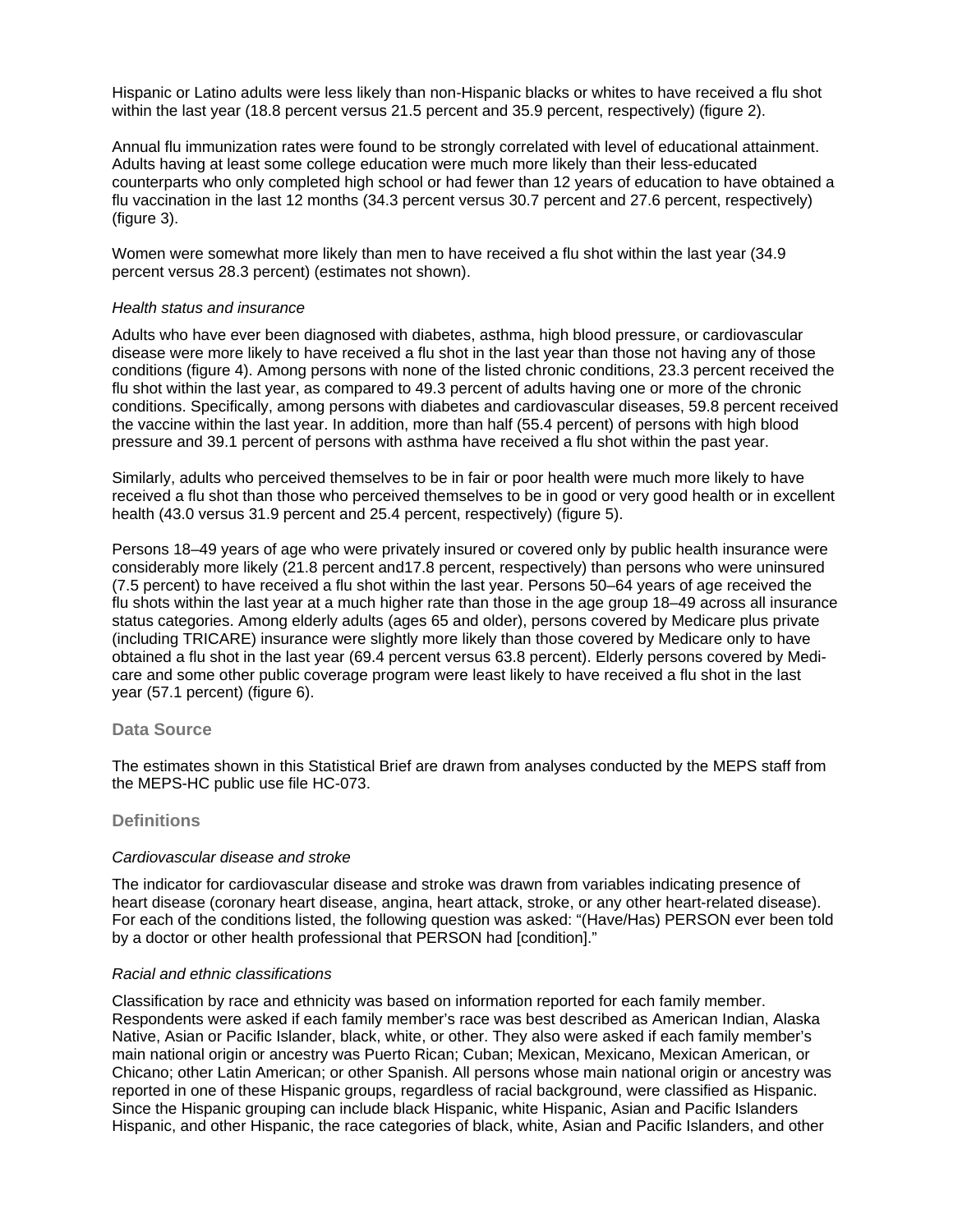do not include Hispanic. MEPS respondents who reported other single or multiple races and were non-Hispanic were included in the other category.

#### *Health insurance status*

Individuals under age 65 were classified in the following three insurance categories, based on household responses to health insurance status questions:

- Any private health insurance: Individuals who, at any time during the year, had insurance that provides coverage for hospital and physician care (other than Medicare, Medicaid, or other public hospital/physician coverage) were classified as having private insurance. Coverage by TRICARE (Armed Forces–related coverage) was also included as private health insurance. Insurance that provides coverage for a single service only, such as dental or vision coverage, was not included.
- Public coverage only: Individuals were considered to have public coverage only if they met both of the following criteria: 1) they were not covered by private insurance at any time during the year, and 2) they were covered by one of the following public programs at any point during the year: Medicare, Medicaid, or other public hospital/physician coverage.
- Uninsured: The uninsured were defined as people not covered by private hospital/physician insurance, Medicare, TRICARE, Medicaid, or other public hospital/physician programs at any time during the entire year or period of eligibility for the survey.

For individuals 65 and older, the following insurance categories were used:

- Medicare only: Individuals who, at any time during the year, were covered by Medicare only. This classification also includes a small number of persons ages 65 and over who did not report Medicare coverage.
- Medicare plus private (including TRICARE): Individuals who at any time during the year, were covered by a combination of Medicare, TRICARE, or private insurance.
- Medicare plus other public coverage: Individuals who, at any time during the year, were covered by Medicare in addition to some other type of public insurance.

#### **About MEPS-HC**

MEPS-HC is a nationally representative longitudinal survey that collects detailed information on health care utilization and expenditures, health insurance, and health status, as well as a wide variety of social, demographic, and economic characteristics for the civilian noninstitutionalized population. It is cosponsored by the Agency for Healthcare Research and Quality and the National Center for Health Statistics.

For more information about MEPS, call the MEPS information coordinator at AHRQ (301-427-1656) or visit the MEPS Web site at http://www.meps.ahrq.gov/.

#### **References**

Agency for Healthcare Research and Quality. National Healthcare Quality Report, 2004. Rockville, Md.: U.S. Department of Health and Human Services.

Centers for Disease Control and Prevention. Influenza fact sheet: Key estimates about Influenza and the Influenza vaccine. Rev ed. Atlanta, Ga.: U.S. Department of Health and Human Services, Centers for Disease Control and Prevention: 2004. http://www.cdc.gov/flu/keyfacts.htm

For a detailed description of the MEPS survey design, sample design, and methods used to minimize sources of nonsampling error, see the following publications:

Cohen, J. *Design and Methods of the Medical Expenditure Panel Survey Household Component.* MEPS Methodology Report No. 1. AHCPR Pub. No. 97-0026. Rockville, Md.: Agency for Health Care Policy and Research, 1997.

Cohen, S. *Sample Design of the 1996 Medical Expenditure Panel Survey Household Component.* MEPS Methodology Report No. 2. AHCPR Pub. No. 97-0027. Rockville, Md.: Agency for Health Care Policy and Research, 1997.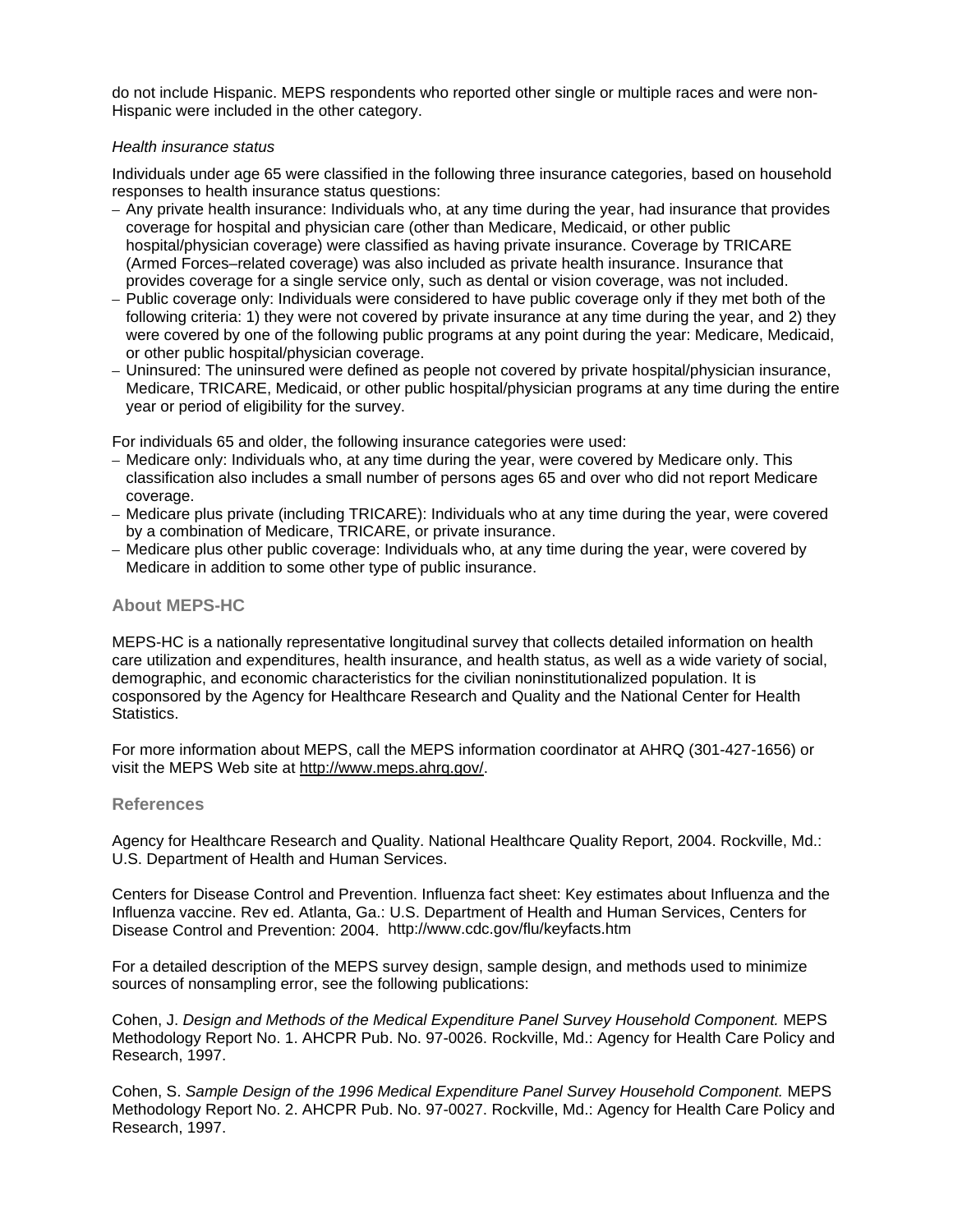Cohen, S. Design Strategies and Innovations in the Medical Expenditure Panel Survey. *Medical Care,* July 2003: 41(7) Supplement: III-5–III-12.

#### **Suggested Citation**

Soni, A. *Annual Flu Shot Rates among Persons 18 and Older in the U.S. Civilian Noninstitutionalized Population, 2003.* Statistical Brief #114. February 2006. Agency for Healthcare Research and Quality, Rockville, Md. http://meps.ahrq.gov/mepsweb/data\_files/publications/st114/stat114.pdf

∗ ∗ ∗

AHRQ welcomes questions and comments from readers of this publication who are interested in obtaining more information about access, cost, use, financing, and quality of health care in the United States. We also invite you to tell us how you are using this Statistical Brief and other MEPS data and tools and to share suggestions on how MEPS products might be enhanced to further meet your needs. Please e-mail us at mepspd@ahrq.gov or send a letter to the address below:

Steven B. Cohen, PhD, Director Center for Financing, Access, and Cost Trends Agency for Healthcare Research and Quality 540 Gaither Road Rockville, MD 20850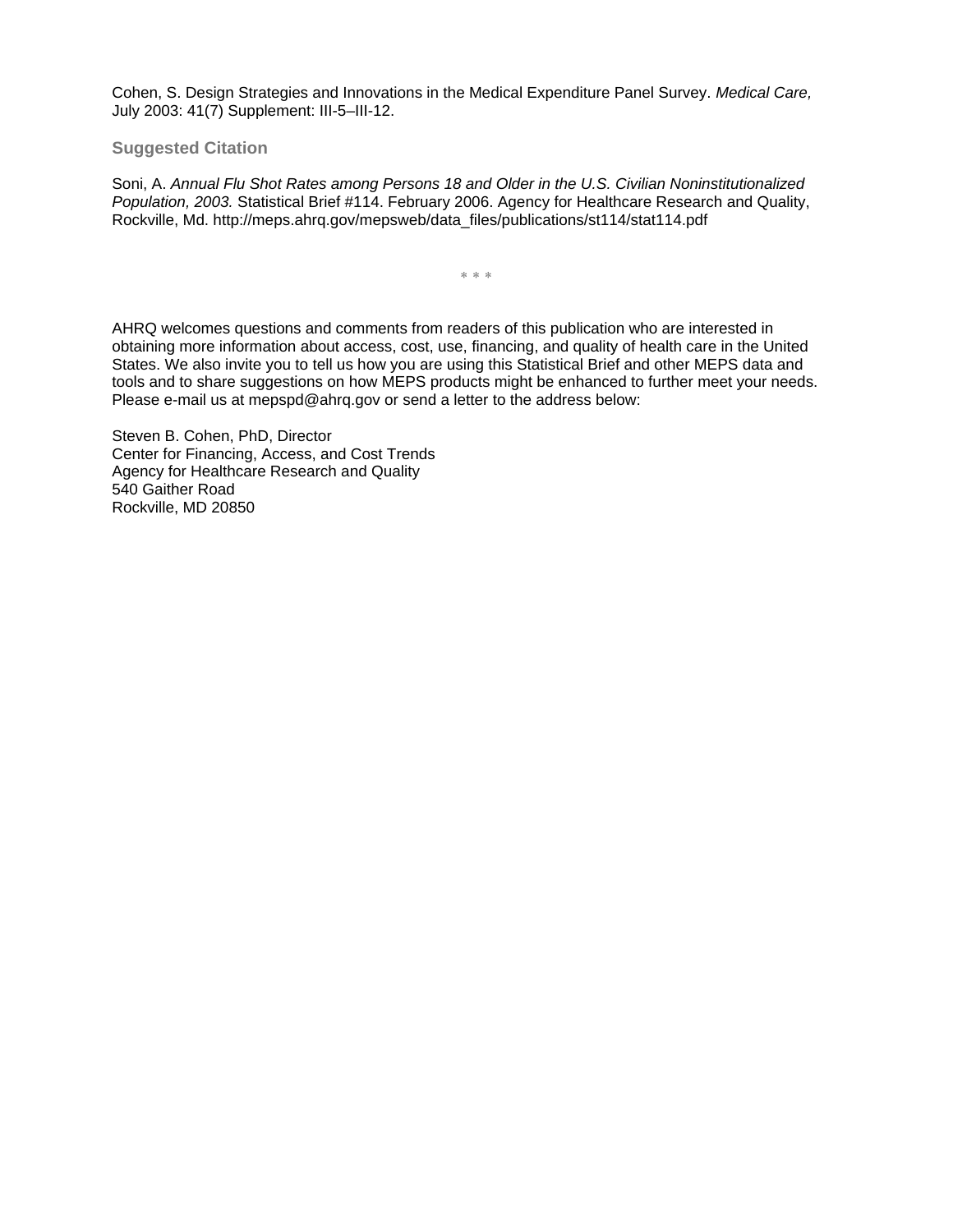

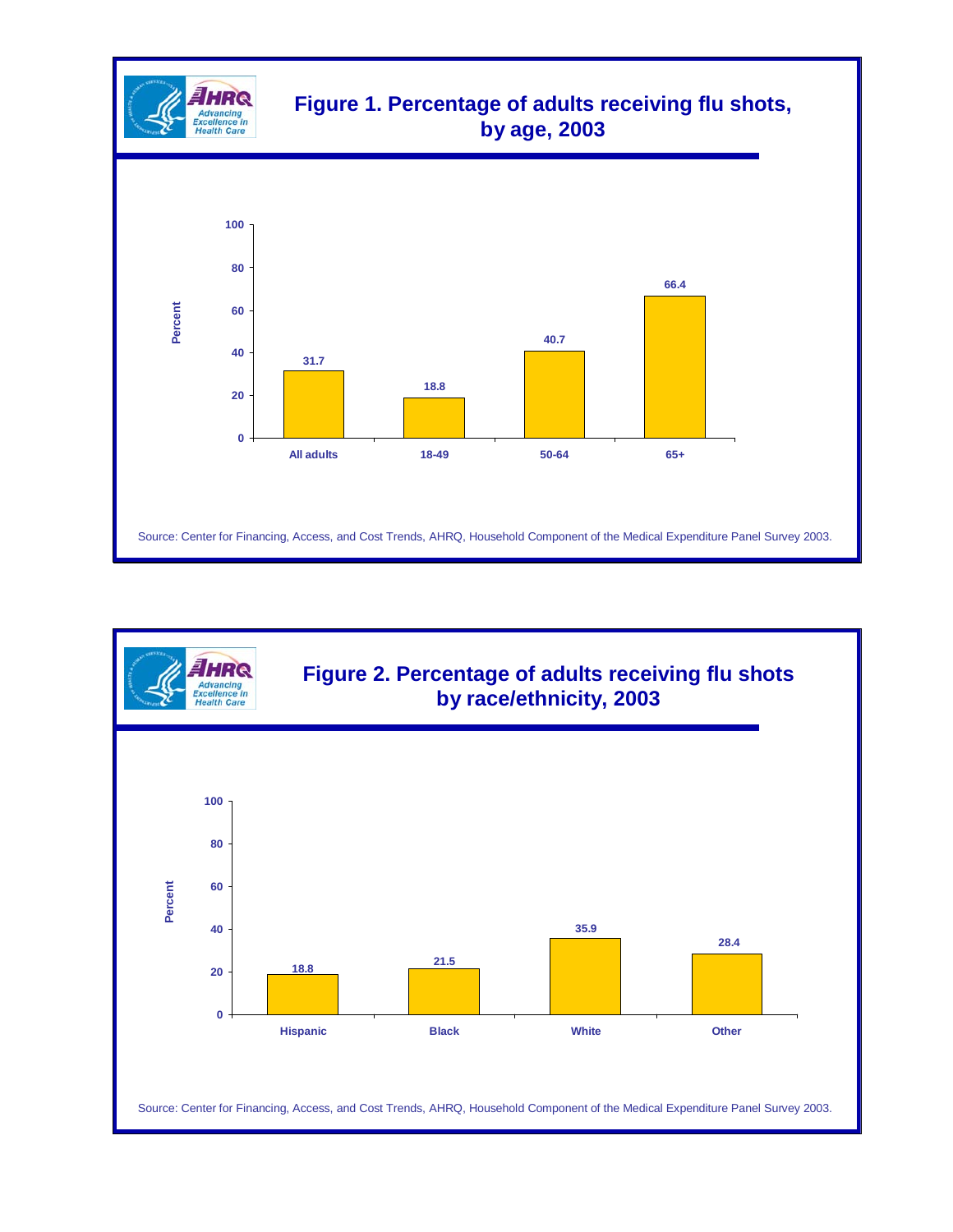